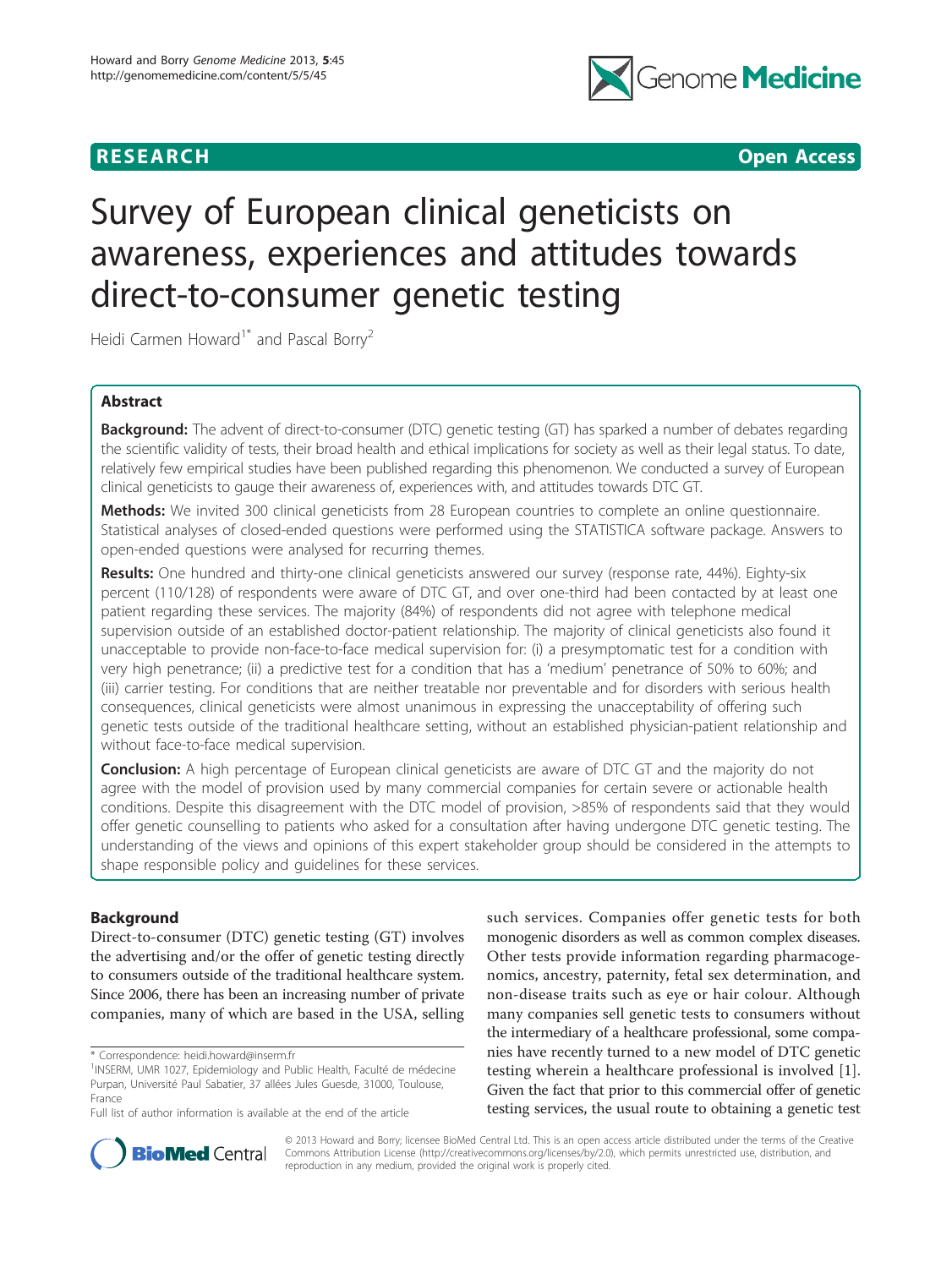was through a consultation with a medical professional within the traditional healthcare system, it may not be surprising that this new source of test provision has fuelled a number of debates between many different stakeholders including, among others, medical doctors, researchers, lawyers, policy makers, patient advocates and ethicists [[2-4](#page-9-0)]. Nonetheless, to date, relatively little empirical data has been published regarding the views of different stakeholder groups. A number of studies have looked at the views of the general public (including studies whereby individuals purchased genetic testing as part of the research project) [[5-7\]](#page-9-0) while a few articles have reported the views of actual users of DTC genetic testing services [\[8](#page-9-0)-[10](#page-9-0)]. Indeed, these articles report primarily on publics and users from the USA except for that by Wilde et al. (2010) which was conducted in Australia [\[7](#page-9-0)], and the study by Su et al. (2011) which was conducted using Internet blogs without specifying the geographic location [[10\]](#page-9-0). Only limited information is available regarding the awareness and the utilization of DTC genetic testing services by the general public in Europe. A study in the United Kingdom among 4,050 twins who volunteered in the TwinsUK Adult Twin Registry showed that only 13% had heard of 'personal genome testing' and that 5% were very or fairly likely to order a test if the cost was £250 [[11](#page-9-0)]. Furthermore, a study conducted in Greece reported that the vast majority (82.1%) of respondents from the general public were 'against' DTC GT, and of these, most wanted a physician to refer them to GT services and to explain the test results to them [\[12\]](#page-9-0).

A small number of studies have looked at the views of healthcare professionals regarding DTC GT (for a review please see Goldsmith et al., 2013) [\[13](#page-9-0)] Recently, a number of publications have reported primarily on the views of genetic counsellors regarding this phenomenon. [[14-16\]](#page-9-0) Hock et al. gathered data in 2008 on the knowledge and beliefs of 312 American genetic counsellors, almost half of whom had at least one patient initiate a discussion on DTC GT in the last 2 years and 14% had been asked to discuss or interpret DTC genetic test results[[16](#page-9-0)]. Giovanni and co-authors (2010) reported primarily on the experiences of 22 genetic test providers (91% of whom were genetic counsellors) in the USA who had provided consultations to consumers who had purchased DTC GT [[15](#page-9-0)]. These 22 providers who performed a DTC GT consultation represent 16.5% of the 133 providers who completed the study questionnaire [[15](#page-9-0)]. Brett *et al.* [[14\]](#page-9-0) recently reported on the experiences of 130 genetic counsellors and 38 clinical geneticists (members of the Human Genetics Society of Australasia); they focused primarily on the description of 25 clients who had consulted 19 healthcare professionals regarding DTC GT. Six empirical articles focusing primarily on physicians' views of, and/or experiences with DTC GT have been published to date. Ohata and colleagues [[17](#page-9-0)] studied the views of 1,145 general practitioners, and 294 clinical geneticists in Japan. Kolor and colleagues [\[18](#page-9-0)] briefly reported on the survey of healthcare professionals with different specialties (that is, family physicians, internists, paediatricians, dermatologists). Meanwhile, Powell and colleagues [[19,20\]](#page-9-0) published two articles regarding the survey responses of 382 family and internal medicine providers from one state (North Carolina) in the USA. They reported not only on awareness, opinions and experiences but also on the educational needs of these physicians with respect to DTC GT [[19](#page-9-0)]. Bernhardt and colleagues [[21\]](#page-9-0) also report on a survey of the experiences and views of 502 family medicine and internal medicine physicians in the USA. Finally, Haga and co-authors (2011) studied the attitudes and use of 157 physicians who are part of a national network of primary care physicians in the USA (MDVIP), which in December 2008, announced a collaboration with Navigenics [[22](#page-9-0)].

Information specifically regarding the views of North American physicians specialized in clinical geneticists has not yet been published in a full-length article. However, a survey of members of the American Society of Human Genetics (ASHG) was presented at the ASHG annual meeting (Montreal, Canada, 2011) by Wicklund *et al.* [[23](#page-9-0)] regarding the views of ASHG members' towards the regulation of DTC GT services The authors reported that two-thirds of the 1,517 American survey respondents  $(67.7\%, n = 1.027)$  'agreed or strongly agreed that the involvement of a healthcare provider should be required when using DTC genetic tests' [\[23\]](#page-9-0). Moreover, the authors revealed that a clear majority (93.6%) of the respondents agreed or strongly agreed that 'regulation of DTC genetic tests is important, and 51.9% disagreed or strongly disagreed that current regulations are sufficient'. We have published our data on the question of banning certain types of DTC genetic tests in a separate publication [\[24](#page-9-0)]. Similarly, we found that a majority of respondents strongly or somewhat agreed (69% and 62%, respectively) with banning genetic tests sold DTC for prenatal gender tests and for genome scans.

Although a number of guidelines have been published by different national bioethics societies in Europe (such as, Switzerland, France, Portugal and Austria) as well as various national organisations and the European Society of Human Genetics, to date, there is only one published article presenting limited empirical data regarding the views of European healthcare professionals in Greece. In this publication the focus is genetics in general and the questions about DTC GT are only one part of the questionnaire [[12\]](#page-9-0). In order to begin to fill this gap, we conducted a survey of clinical geneticists in Europe. Herein, we present empirical evidence, both quantitative and qualitative, regarding the awareness of, experiences with,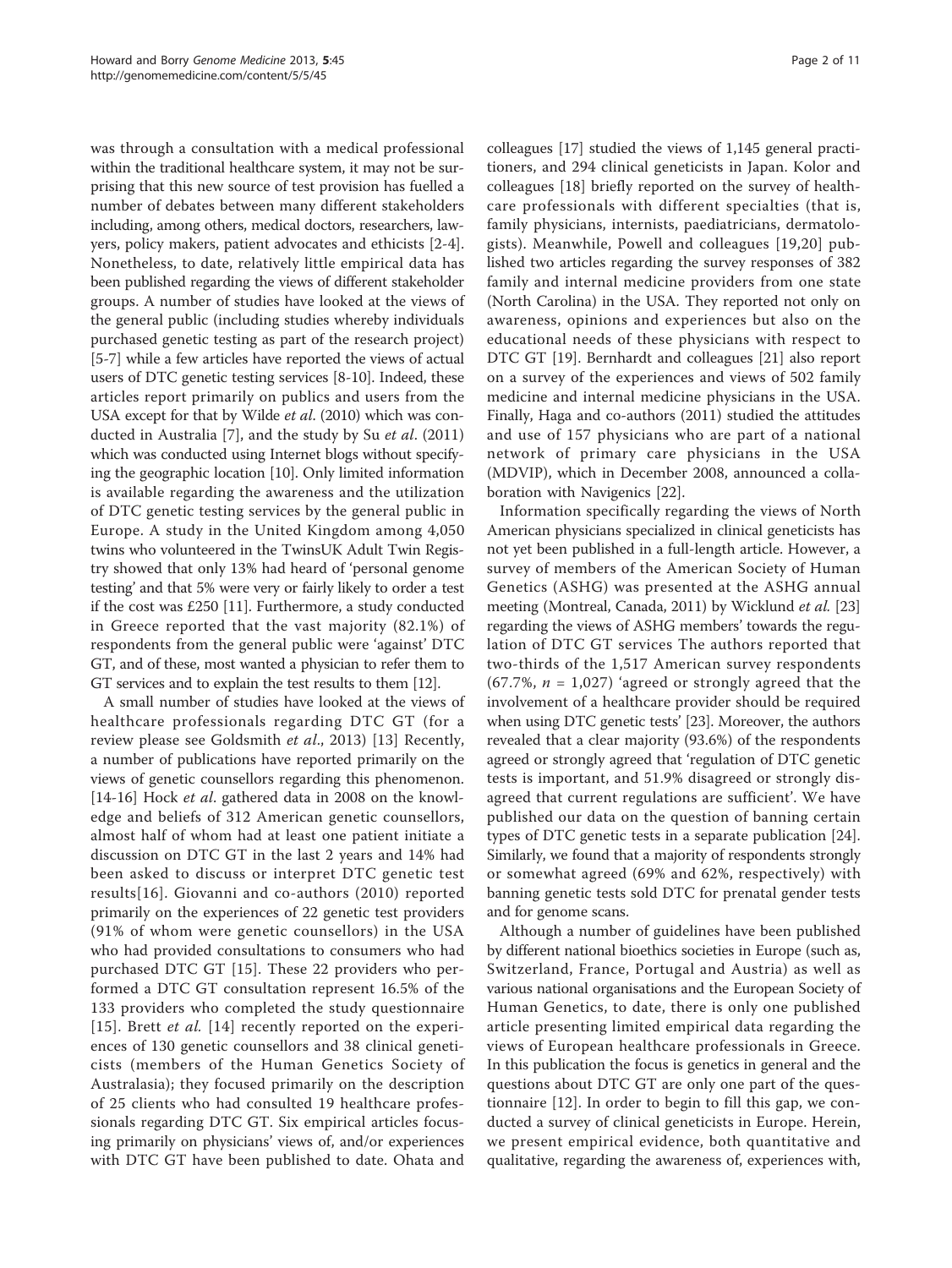and attitudes towards DTC GT services of clinical geneticists in Europe.

# Materials and methods

# Identification of clinical geneticists

With the help of the websites of national European genetic associations, national contact people, the website Orphanet, and the results of previous studies [[25-](#page-9-0)[27\]](#page-10-0), a list of clinical institutes where medical genetic consultation is offered to patients was compiled. Institutes from 28 European countries were included; in total, 300 institutes were identified. From these institutes, the email address and contact address of (mostly) the head of the institutes were gathered. All 300 institutes were contacted with the aim of receiving one completed questionnaire per institute. Medically qualified specialists in genetics who have offered genetic counselling to patients in the last year were asked to complete a survey of items assessing their awareness of, experience with, and attitudes towards DTC GT. The data collection took place between May and December 2010. In total, five email reminders were sent out in the attempt to increase the response rate. No monetary or other incentive was offered to participants. The response rate was calculated based on the number of partially and completely filled questionnaires we received from different individuals divided by 300.

# Questionnaire

DTC GT was defined in the letter of invitation as 'genetic tests and test interpretations sold directly to consumers rather than through the traditional model whereby a health care provider must be consulted before a test can be performed'. We elaborated a 35-item questionnaire in English specifically for this study. The questions were based on ethical and social issues related to DTC GT identified in the literature. We posed 28 closed-ended questions (the majority of which were answered on a five-point Likert scale) and seven open-ended questions asking respondents to elaborate on their closed-ended answers. In total we posed six questions regarding basic characteristics, eight regarding experiences (including awareness) and 21 regarding attitudes towards DTC GT (full questionnaire available upon request). We reported on six of the latter group of questions regarding the subject of banning certain types of DTC genetic tests in a previous publication [\[24\]](#page-9-0). We report on the remaining 15 questions pertaining to attitudes as well as seven of the questions regarding experiences herein. Since DTC genetic testing services encompasses a large variety of different tests and models, instead of basing our questions solely on the definition of, or simply the words 'DTC genetic testing' our aim was to be more specific by focusing our questions on particular aspects that differentiate the DTC GT context from testing within the traditional clinical setting

(that is, lack of established patient-doctor relationship, consultation by telephone, services offered outside the traditional healthcare system). Before being sent to clinical geneticists for the study, this questionnaire was reviewed by 10 experts from various backgrounds (clinical genetics, genetic counselling, ethics and social sciences) and was adapted based on their comments. The questionnaire was distributed and filled out online by respondents using an Internet-based survey tool called surveygizmo.

# Statistical analysis

Statistical analyses were performed using the STATIS-TICA software package (Version 9, 2009). Descriptive statistics were calculated for all closed-ended questions. Under the assumption that lacking data are missing completely at random, missing values were excluded from analyses. Differences between two independent groups were calculated using the Mann-Whitney U test; differences between 3 or more independent groups were calculated using Kruskal-Wallis Anova. Differences between dependent groups were calculated using Wilcoxon matched pairs test. Given the multiple tests performed in this study, a more conservative P value  $\leq 0.001$  is considered significant herein.

Based on the countries where clinicians practice, respondents were grouped based on geographical location (that is, North, East, South, West). Geographical regions were based on those described by the United Nations [[28](#page-10-0)]. The number of hours clinicians spend counselling patients each week was also grouped into groups: 10 h or less, 11-20 h, and >21 h. Answers to open-ended questions were read and analysed for recurring themes. This study conforms to the Declaration of Helsinki and was approved by the Medical Ethics Commission of the Faculty of Medicine at KU Leuven.

# Results

# Characteristics of respondents

A total of 131 fully or partially filled questionnaires were returned from respondents in 28 countries, resulting in a response rate of 44% (131/300). Half of the clinical geneticists who responded to our survey were men (66/131). (Table [1\)](#page-3-0) The average year of birth was 1957 (SD, 8.1; range, 1941 to 1983) with 48% and 32% of respondents born during the 1950s and 1960s, respectively. The average number of years of practice in their capacity as healthcare professionals in clinical genetics who regularly offer consultations with patients regarding genetic issues is 21 years (SD, 8.3; range, 2 to 40 years). The majority of respondents (45%, 59/131) spend between 11 h and 20 h per week in consultation with patients regarding genetics issues; 34% (44/129) spend <11 h per week and 21% (27/129) spend >21 h. Different European regions were equally represented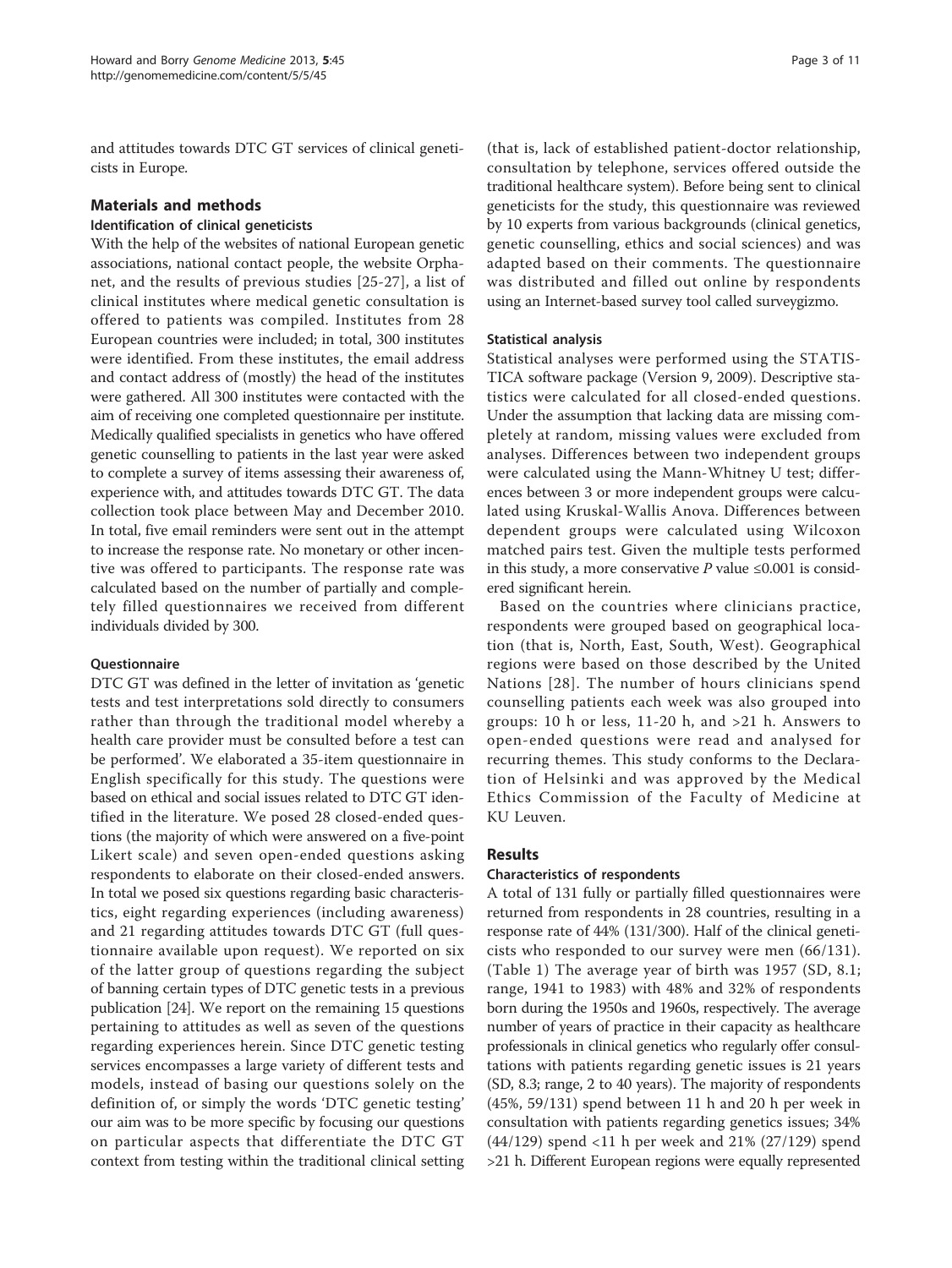<span id="page-3-0"></span>Table 1 Characteristics of survey respondents

| Characteristic                                   | Respondents |
|--------------------------------------------------|-------------|
| Female                                           | 49.6%       |
| Patient consultation per week (h)                |             |
| $1 - 10$                                         | 34%         |
| $11 - 20$                                        | 45%         |
| >20                                              | 21%         |
| Geographic location                              |             |
| North                                            | 25%         |
| Fast                                             | 18%         |
| West                                             | 28%         |
| South                                            | 29%         |
| Countries with highest percentage of respondents |             |
| Italy                                            | 11.5%       |
| UK                                               | 11%         |
| Germany                                          | 9%          |
| Spain                                            | 8%          |
| France                                           | 7%          |
| Average year of birth                            | 1957        |
| Average years in practice                        | 21          |
|                                                  |             |

and 46.5% of respondents work in five of the 28 countries surveyed.

#### Awareness

Eighty-six percent (110/128) of the clinical geneticists expressed that they are aware that companies are advertising and selling genetic tests directly to consumers. No significant differences in awareness (or any of the other answers) were observed based on geographic location of respondents, their sex, birth year (or birth decade), hours offering counselling to patients per week, or years in medical practice.

Of the 110 physicians who are aware of DTC GT services, 64% (70/110) were able to name at least one company. When asked to list up to five companies offering such tests, a total of 67 distinct company names were mentioned (Table 2). The existence of each company mentioned and the exact model of provision were not verified. The top three most cited companies were 23andme, deCODE (which sells the DTC service deCO-DEme) and Navigenics.

#### Experience

Thirty-four percent (42/124) of the respondents (Table [3](#page-4-0)) have been contacted by at least one patient who addressed the DTC GT subject but had not (yet) purchased or taken a DTC GT test. Of these clinicians, the majority (52%, 22/42) had been contacted by one to five patients, and 26% (11/42) had been contacted by six to 20 patients who addressed the topic of DTC GT. Interestingly, 12% (5/42)

Table 2 List of companies named by clinicians when they were asked to name DTC GT companies.

| Company name | Times cited (n) |  |
|--------------|-----------------|--|
| 23andme      | 43              |  |
| deCODE       | 21              |  |
| Navigenics   | 12              |  |
| Gendia       | 8               |  |
| Myriad       | 7               |  |
| Counsyl      | 6               |  |
| GHC          | 5               |  |
| Sciona       | 4               |  |
| Knome        | ξ               |  |

The table only includes companies that were named three or more times.

of this group of respondents saw >100 patients in this context. The majority of clinicians wrote that patients asked about the quality and the relevance of the tests. Specifically, some of the topics were related to notions of 'clinical significance', 'validity', 'usefulness', 'accuracy of tests', 'medical relevance' and 'benefits'. Some clinicians were also approached with questions about specific types of testing: pharmacogenomics, paternity, ancestry and disease testing (that is, breast cancer, prostate cancer). Other patients asked basic practical information regarding price and availability of tests.

Forty-four percent (54/121) (Table [3\)](#page-4-0) of the respondents have had at least one patient contact them after having undergone a DTC GT. The majority of these (65%, 35/54) have been contacted by between one and five patients in such a situation. Most of the 25 geneticists who expanded on this answer stated that patients wanted to have results interpreted and explained. For example, one clinician wrote that 'They [the patients] did not know how to interpret the results and were confused about it' (Respondent 16).

Very few clinicians were able to name the companies used by their patients; seven clinicians named at least one company, with a total of 23 company citations. The company most often cited to have been used by patients was 23andme (4/23) followed by deCODE, GHC and Myriad which were all cited twice.

#### Attitudes

#### Replacement of a face-to-face consultation with a telephone consultation

Eighty-four percent of respondents strongly or somewhat disagreed with replacing face-to-face medical supervision by a medical doctor with telephone supervision by a medical doctor outside of the context of an established doctor-patient relationship (Table [4\)](#page-4-0). Moreover, none of the respondents strongly agreed with this situation. For the same question placed within the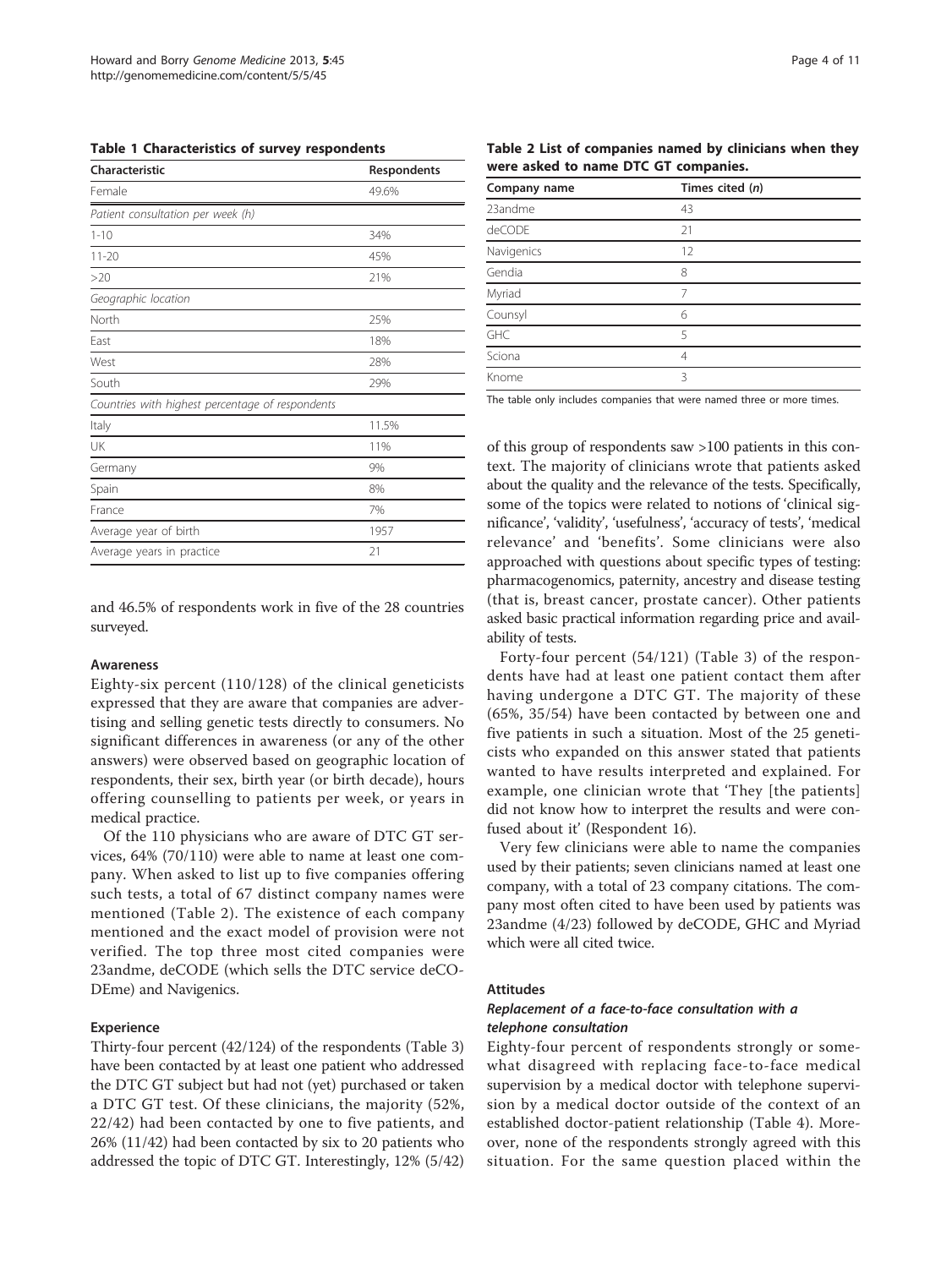<span id="page-4-0"></span>Table 3 Clinicians who have had patients consult them about DTC genetic testing.

| <b>Patients seen</b><br>who have asked<br>about DTC GT<br>(n) | Clinicians who have<br>seen patients who<br>have asked about DTC<br>GT but had not (yet)<br>purchased a test (n) | Clinicians who have<br>seen patients who<br>have asked about DTC<br>GT after having<br>purchasing a test $(n)$ |
|---------------------------------------------------------------|------------------------------------------------------------------------------------------------------------------|----------------------------------------------------------------------------------------------------------------|
| ∩                                                             | 82                                                                                                               | 67                                                                                                             |
| $1 - 5$                                                       | 22                                                                                                               | 35                                                                                                             |
| $6 - 10$                                                      | 6                                                                                                                | 6                                                                                                              |
| $11 - 20$                                                     | 5                                                                                                                | 6                                                                                                              |
| $21 - 50$                                                     | $\mathcal{P}$                                                                                                    | $\mathfrak{D}$                                                                                                 |
| $51 - 100$                                                    | $\mathcal{P}$                                                                                                    |                                                                                                                |
| $100+$                                                        | 5                                                                                                                | 4                                                                                                              |
| Total                                                         | 124                                                                                                              | 121                                                                                                            |

context of an established doctor-patient relationship, opinions were more evenly divided, with 41% of respondents somewhat or strongly agreeing with the replacement of face-to-face supervision with telephone supervision. In general, many respondents agreed with telephone medical genetic supervision only under certain conditions: (a) if they knew the patient well; and/or (b) if the patient lived far away; and/or (c) if the patient had reduced mobility; and/or (d) if the telephone conversation would encourage a face-to-face consultation. Examples of comments made by respondents on this subject include:

'I see no reason not to answer by phone or mail when I know the patient. However, serious matters will only be discussed within the frame of a consultation. In cancerprone families, I often use the phone to establish a first contact with people requiring presymptomatic testing that do not come spontaneously to the genetic consultation. This first contact is only meant as an incentive to come to a consultation and does not replace a consultation.' (Respondent 5)

'If the physician-patient relationship has been formally established, I think that, in some instances, it could be possible to discuss by phone if the patient lives far away from the hospital, and/or needs some more explanations about a genetic result that has been discussed face-toface.' (Respondent 38)

'In a face to face conversation there is of course room for words but for reactions, attitudes and mimics analysis too. This proximity is essential to establish relations with the proband. Nevertheless, in a well-established relationship with (of course well identified) a wellknown subject, phone call may help to facilitate a continuity as a milestones between face to face appointments. While this could be affordable during follow-up of a patient this must not replace an essential human contact.' (Respondent 36)

#### No face-to-face supervision

Table [5](#page-5-0) presents the clinical geneticists' opinions regarding the acceptability of providing particular types of genetic tests without a face-to-face medical consultation. The majority (87%, 86% and 60%) of clinical geneticists considered it totally unacceptable to provide medical supervision that is not face-to-face for the following situations: (i) a presymptomatic test for a condition with very high penetrance; (ii) a predictive test for a condition that has a 'medium' penetrance of 50% to 60% and for carrier testing, respectively. The results of the Wilcoxon-Matched pairs test show that respondents consider it less unacceptable to provide supervision without a face-to-face consultation for carrier test information and for low-risk genes than for presymptomatic tests with a high penetrance (98% to 100%) (Z = 4.56,  $P = 5 \times 10^{-6}$ ; Z = 4.60,  $P = 4 \times 10^{-6}$ ) or 'medium' penetrance (Z = 4.94,  $P = 1 \times 10^{-6}$ ; Z = 5.22,  $P < 1 \times 10^{-6}$ ). This being said, only 11% and 16% of respondents thought it was somewhat or totally acceptable to offer testing for a gene with very low relative risk and for carrier testing, respectively, without face-to-face medical consultation.

Many respondents mentioned the need for genetic counselling before and/or after GT in order to make sure that patients understand results and their consequences.

'Genetic testing must be preceded by genetic counseling. If not, the whole issue can give you more troubles than benefits.' (Respondent 105)

'Testing should be accompanied by explanation and counselling because the client must be aware of the limitations of the test, interpretation of the results, and the consequences of the result.' (Respondent 126)

Table 4 Clinical geneticists' attitudes regarding the replacement of a face-to-face consultation with a telephone consultation within and outside of the context of an established doctor-patient relationship.

| Scenario/Type of test                                                                                                                                                                                                            | <b>Strongly</b><br>disagree | Somewhat<br>disagree | <b>Neither</b><br>agree or<br>disagree | Somewhat<br>agree | <b>Strongly</b><br>agree |
|----------------------------------------------------------------------------------------------------------------------------------------------------------------------------------------------------------------------------------|-----------------------------|----------------------|----------------------------------------|-------------------|--------------------------|
| <b>WITHOUT</b> the context of an established physician-patient relationship, it is<br>acceptable to replace a face-to-face medical genetic supervision (by a medical<br>doctor) with telephone supervision (by a medical doctor) | 63%<br>(74/117)             | 21%<br>(24/117)      | 5%<br>(6/117)                          | 11%<br>(13/117)   | 0/117<br>$(0\%)$         |
| WITHIN the context of an established physician-patient relationship, it is<br>acceptable to replace face-to-face medical genetic supervision (by a medical<br>doctor) with telephone supervision (by a medical doctor)?          | 25%<br>(29/118)             | 27%<br>(32/118)      | 8%<br>(9/118)                          | 33%<br>(39/118)   | 8%<br>(9/118)            |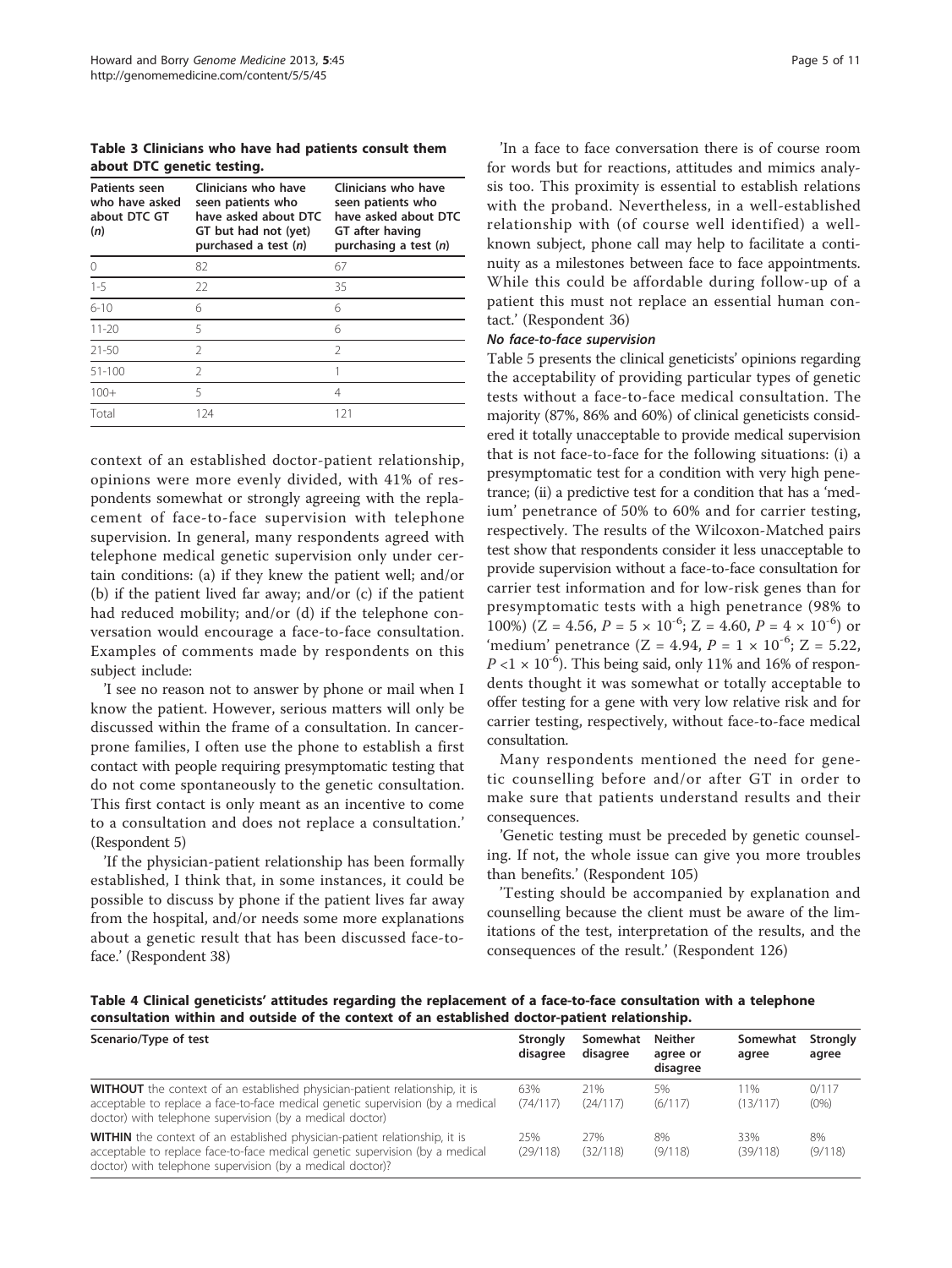| Scenario/Type of test                                                                                                                                                                                                   | Totally         | Slightly<br>unacceptable unacceptable | Neutral             | Slightly<br>acceptable | <b>Totally</b><br>acceptable |
|-------------------------------------------------------------------------------------------------------------------------------------------------------------------------------------------------------------------------|-----------------|---------------------------------------|---------------------|------------------------|------------------------------|
| A presymptomatic test that can predict if an asymptomatic person has a very                                                                                                                                             | 87%             | 3%                                    | 3%                  | 3%                     | 4%                           |
| high probability (98-100% penetrance) of developing a condition                                                                                                                                                         | (103/119)       | (4/119)                               | (4/119)             | (3/119)                | (5/119)                      |
| A predictive test for a condition that has a penetrance of 50% to 60%                                                                                                                                                   | 86%             | 7%                                    | 3%                  | 4%                     | 2%                           |
|                                                                                                                                                                                                                         | (100/118)       | (8/118)                               | (3/118)             | (5/118)                | (2/118)                      |
| A predictive test for a condition that increases or decreases a person's risk of<br>developing this disease by 4% when compared to the general population (that<br>is, relative risk of 1.04 and lifetime risk of 1.4%) | 47%<br>(55/119) | 25%<br>(30/119)                       | 18%<br>(21/<br>119) | 7%<br>(8/119)          | 4%<br>(5/119)                |
| A carrier test for homozygous monogenic disorders                                                                                                                                                                       | 60%             | 19%                                   | 5%                  | 6%                     | 10%                          |
|                                                                                                                                                                                                                         | (71/119)        | (23/119)                              | (6/119)             | (7/119)                | (12/119)                     |

#### <span id="page-5-0"></span>Table 5 Acceptability of providing genetic tests without face-to-face medical supervision.

Physicians were asked to consider 'For the following situations, let us know if you think it is acceptable to provide genetic tests without face-to-face medical supervision by choosing the number (option) that best corresponds to your opinion'.

'I believe that any genetic test without one or more sessions of pretesting counselling followed by post testing counselling is totally unnacceptable.' (Respondent 81)

The importance of context and the type of testing being done was also raised as being essential to consider:

'Serious personal risks should have face-to-face medical supervision. I could leave less serious on the responsibility of the consumer, who wants the test.' (Respondent 30) No established physician-patient relationship and no faceto-face consultation

When asked about their attitudes towards the provision of different types of genetic tests outside of the traditional healthcare system without an established physician-patient relationship and without a face-to-face consultation, clinical geneticists were almost unanimous in expressing the unacceptability of such testing for conditions that are neither treatable nor preventable and for disorders with serious health consequences (such as, neurological impairment) (Table [6\)](#page-6-0). Moreover, no respondent strongly agreed in either of these categories. For conditions where preventive or therapeutic measures can be offered, fewer physicians strongly disagreed (70%), however including those that 'disagree somewhat', nonetheless, brings the total percentage of those who disagree to 90%. Finally, for traits or conditions with no or relatively mild health repercussions, 74% strongly or somewhat disagreed with the offer under the above mentioned circumstances.

#### Attitudes towards providing genetic counselling

When asked 'Would you provide counselling to a patient who comes to see you with a test result for a presymptomatic test obtained through a direct-to-consumer genetic testing company?' 86% (97/113) said yes, and 14% (16/ 113) said no. Of those who said yes, 68% (66/97) elaborated on their answer. A large majority stated they would offer counselling because it was their duty to help patients. Comments include:

'A physician's role is to assist a patient whatever the circumstances.' (Respondent 36)

'Genetic counselling must be provided no matter how the test is done.' (Respondent 105)

Other respondents mentioned that offering counselling would minimise any harm from having purchased DTC genetic tests.

'It's like treating the injuries of a drunk driver after an accident - it should not have happened, but now you have to minimise the damage.' (Respondent 44)

Of those who said they would not offer counselling reasons for not offering counselling included not wanting to 'support' the companies' activities as well as a lack of resources (time, money). One respondent mentioned that he/she did not want to take 'responsibility':

'I am not willing to take such responsibility. It should be very difficult and dangerous task - I am willing to participate only in the complete testing process - from the first explanation to the result interpretation.' (Respondent 22)

# **Discussion**

We present herein the first results of a questionnaire study regarding the awareness, experiences and views of European clinical geneticists about DTC GT. Moreover, this is, to our knowledge, the only study that specifically focuses on the views of clinical geneticists. Comparison with other published surveys' results of healthcare professionals on this topic [\[14](#page-9-0)-[17](#page-9-0),[19](#page-9-0)-[22\]](#page-9-0) is not very informative due, in part, to the differences in target audiences, and also due to the fact that the actual nature of the questions posed differs a great deal. In our questionnaire, we focused primarily on posing questions based on the specific characteristics of the DTC model of providing GT which make it different from the traditional model of test provision. In particular, we addressed the lack of an established physician-patient relationship, the lack of face-to-face consultation and the offer of genetic tests outside of the traditional healthcare system. Given the great heterogeneity between companies, posing such specific questions allowed us to obtain more detailed information than that acquired from questions referring more generally to the term 'direct-toconsumer genetic testing'.

Our results reveal that clinical geneticists value faceto-face genetic counselling over telephone counselling,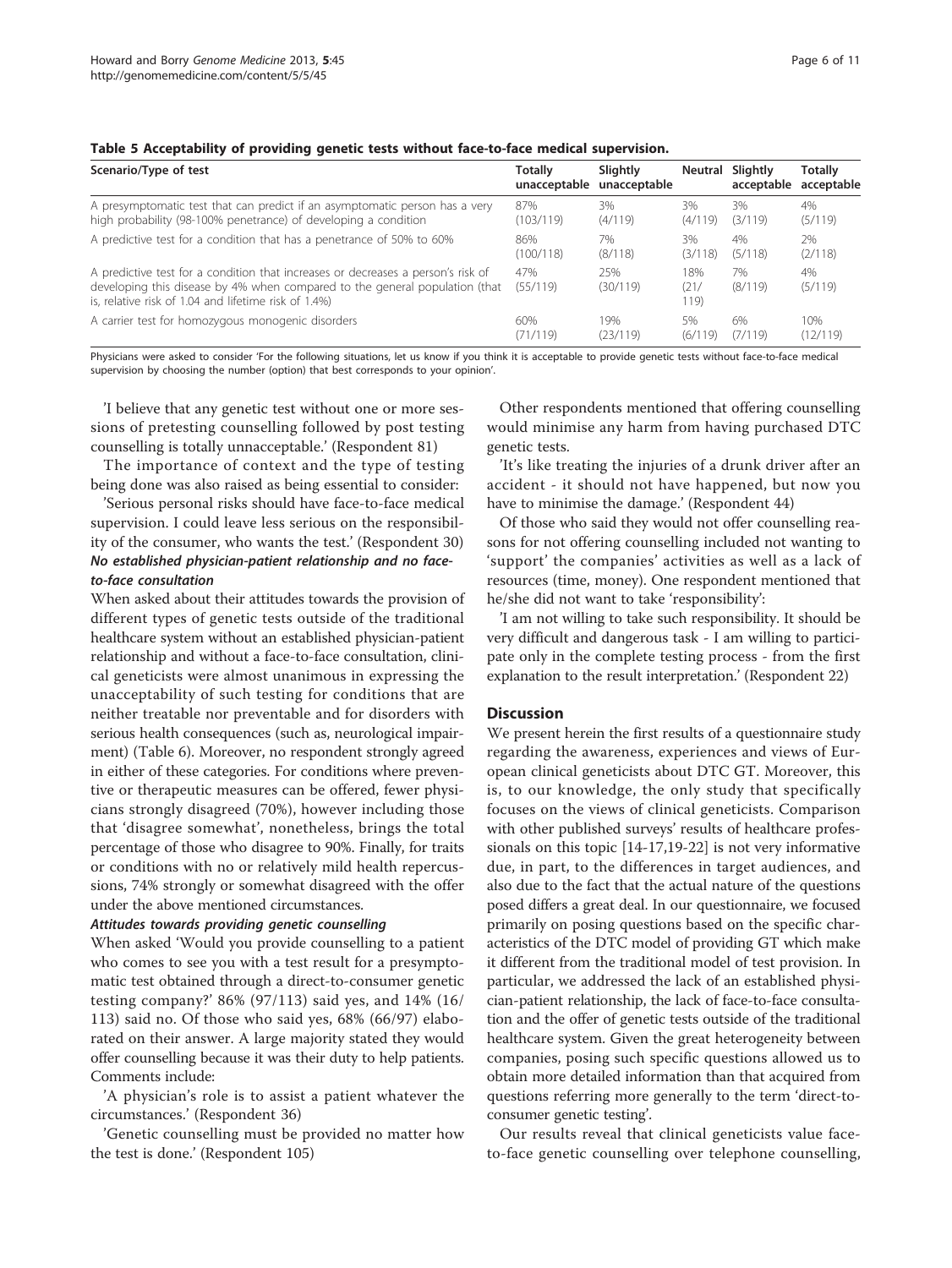<span id="page-6-0"></span>Table 6 Physicians' views regarding the acceptability of providing different types of genetic tests outside of the traditional healthcare setting, without an established physician-patient relationship and without a face-to-face consultation.

| Type of genetic test                                                                                                                                                                                                          | Strongly<br>disagree | Somewhat<br>disagree | <b>Neither</b><br>agree or<br>disagree | Somewhat<br>agree | <b>Strongly</b><br>agree |
|-------------------------------------------------------------------------------------------------------------------------------------------------------------------------------------------------------------------------------|----------------------|----------------------|----------------------------------------|-------------------|--------------------------|
| When preventive or therapeutic measures can be taken based on genetic test<br>results, it is acceptable to offer a genetic test without face-to-face medical<br>supervision                                                   | 70%<br>(80/114)      | 20%<br>(23/114)      | 3%<br>(3/114)                          | 6%<br>(7/114)     | $1\%$<br>(1/114)         |
| For conditions that are neither treatable nor preventable it is acceptable to offer<br>a genetic test without face-to-face medical supervision                                                                                | 94%<br>(106/113)     | 4%<br>(4/113)        | 2%<br>(2/113)                          | 1%<br>(1/113)     | 0%<br>(0/113)            |
| For conditions with serious health repercussions (such as neurological<br>impairment) it is acceptable to offer a genetic test without face-to-face medical<br>supervision                                                    | 97%<br>(110/114)     | 2%<br>(2/114)        | 1%<br>(1/114)                          | 1%<br>(1/114)     | $0\%$<br>(0/114)         |
| For traits or conditions that have either no or relatively mild health repercussions<br>(such as ear lobe shape or gluten insensitivity) it is acceptable to offer a genetic<br>test without face-to-face medical supervision | 39%<br>(44/114)      | 35%<br>(40/114)      | 10%<br>(11/114)                        | 14%<br>(16/114)   | 3%<br>(3/114)            |

Physicians were asked to consider 'The following statements are set in a situation outside of the traditional health care system whereby there is no established physician patient relationship. Please choose the option that best represents your agreement with each statement.'

however, they do accept the latter under certain conditions within the context of an established physician-patient relationship. Admittedly, in-person genetic counselling represents the traditional and presently most widely used model of providing counselling in a clinical setting. However, other models of provision of counselling are also being incorporated into clinical genetics, including telephone, group and telegenic counselling (via video conference or web-link, which can also be considered face-to-face) [\[28](#page-10-0)]. Indeed, the lack of appropriate counselling and provision of information within the DTC GT context is a serious concern [\[14-17,19,20,22,](#page-9-0)[29,30\]](#page-10-0).

Our data also show that European clinical geneticists have a nuanced view with regards to the different types of traits and diseases for which DTC GT are offered. For example, offering a consultation that is not face-to-face was less acceptable to clinicians for conditions with high penetrance than for low penetrance conditions or carrier testing. This is in line with the recommendations for genetic counselling related to GT as developed in the context of the Eurogentest project [\[31](#page-10-0)].

Furthermore, outside of the traditional healthcare system, without a face-to-face consultation, and without an established doctor-patient relationship, almost all clinicians surveyed strongly disagreed with the offer of genetic tests for conditions with serious health repercussions but less than half disagreed with offering genetic tests for conditions with limited health repercussions. This supports the notion of not addressing all different types of DTC GT in the same way. In the report 'A Common Framework of Principals for direct-to-consumer genetic testing services' (2010), the Human Genetics Commission also categorizes genetic tests into different groups, and then specifically makes recommendations for some groups and not others [[32](#page-10-0)]. Some authors [[33\]](#page-10-0) have also suggested that not all DTC GT be treated equally when it comes to attempts to regulate them and address the social and medical needs of consumers. How feasible this is in practice remains to be seen.

Interestingly, our data also offer information regarding how well-known or established different companies are within the European clinical geneticist population. Consequently, this could be a sign of how effective different companies' advertising efforts have been. When we asked clinicians to recall which companies were used by the patients who had purchased tests, few clinicians could recall the companies used, nonetheless, those who could recall the names, most frequently expressed that patients had purchased genetic tests from 23andme, deCODE, GHC and Myriad. Along the same line, when we asked clinicians which companies they could name 'off the top of their heads' the companies most often mentioned by geneticists were 23andme, deCODE and Navigenics. Brett et al. reported that almost half of the 25 patients who purchased DTC GT had purchased the services from 23andme or Counsyl [\[14\]](#page-9-0) while Giovanni and co-authors reported that 50% of the testing was purchased from four companies: 23andMe (22.7%), Navigenics (9.1%), DNADirect (9.1%) and Genelex (9.1%) [\[15](#page-9-0)]. These results suggest that these are, indeed, the companies that have most successfully advertised their services to consumers as well as to healthcare professionals in the USA, Australia and many European countries.

Our results also reveal that there may be some confusion about the exact meaning of DTC GT. A number of respondents mentioned the names of companies that are not strictly speaking, based on information present on their websites, considered DTC GT companies (that is, not offering nor advertising DTC). An alternate explanation may be that some companies are not necessarily presenting all their services on their websites (that is, not explicitly stating that they sell DTC but will sell tests when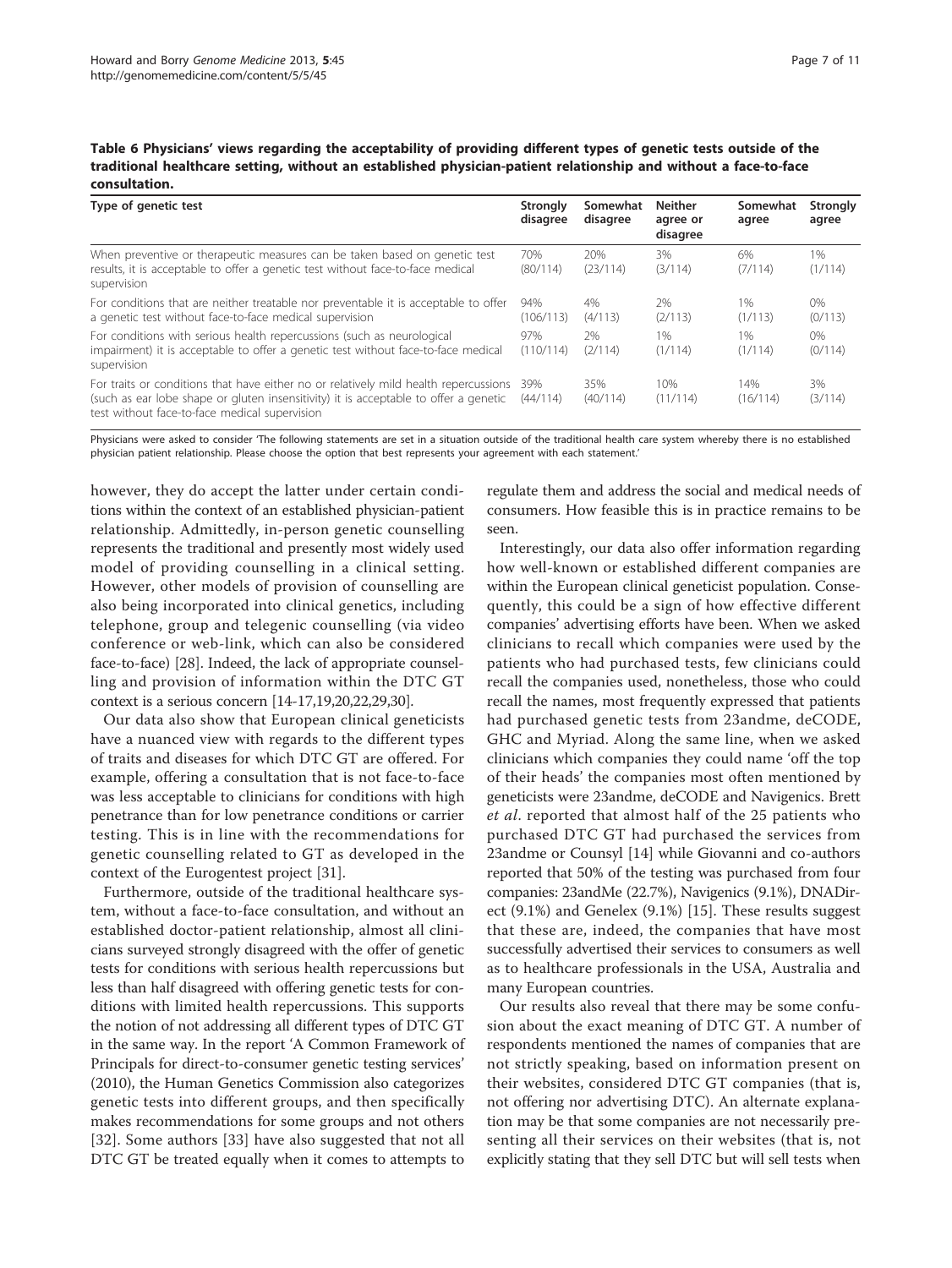presented with requests from consumers). Either way, if this confusion can be generalized to clinical geneticists and counsellors, it could undermine some of the responses of surveys that simply use the term 'direct-to-consumer' GT in their questionnaires without providing a definition for the term.

From our survey, 86% (110/128) of European clinical geneticists reported being aware of DTC GT while 68% (198/291) of clinical geneticists in a Japanese study stated they were aware of DTC GT [\[17](#page-9-0)]. The higher level of awareness of our respondents may be due to the fact that Ohata and colleagues conducted their survey three years prior to ours (September and October 2007), at a time that can be considered relatively early in the development of the DTC GT phenomenon. They also posed the question specifically about awareness of particular types of DTC genetic tests: 'DTC genetic testing kits for the classification of predisposition to obesity or the prediction of susceptibility to hypertension/diabetes mellitus/osteoporosis have become commercially available. Do you know about the sale of such test kits?' Therefore, answering in the negative would not necessarily mean not knowing about DTC genetic tests in general. Forty-two percent of the 1880 DocStyles respondents  $(n=790)$  were aware of DTC GT services and this difference in awareness may be also due to the fact that this survey was conducted in 2008 but also perhaps due to the fact that none of the healthcare professionals involved in the survey were genetics specialists per se. The increasing awareness among healthcare providers is in line with increasing awareness in the general population [\[34](#page-10-0)].

As mentioned by Brett et al. (2012), the size of the DTC GT market and therefore its impact on clinical services is difficult to assess. Based on our study, 42% and 54% of respondents had at least one patient contact them regarding DTC genetic testing without having purchased and after having purchased testing services respectively. Six percent of the clinical geneticists who responded to Ohata and colleagues survey reported having a consultation with a patient regarding DTC GT [[17\]](#page-9-0). Hock *et al.* report that 46% of genetic counsellors (146/312) had worked with patients who brought up DTC GT and 14% had patients who wanted to address their DTC GT results [\[16\]](#page-9-0). While Giovanni et al. [[15](#page-9-0)] and Brett et al.  $[14]$  $[14]$  reported that 16.5% (22/133), and 11.3% (19/168), respectively, stated having at least one patient consult them regarding the results from DTC GT companies. About 6% ( $n=118$ ) of the respondents of the DocStyles survey reported having at least one patient bringing in DCT GT results to discuss in the past 12 months [\[18](#page-9-0)]. Again, our higher percentage may simply be due to the fact that we collected data later, except that the Australian study took place months after ours. The above results are also in line with studies that measured the impact of DTC advertising for hereditary breast cancer testing on genetic services which showed an increase in patient interest in the test as well as an increase in the number of genetic tests ordered by medical professionals [[35](#page-10-0)-[37](#page-10-0)]. Furthermore, five and four of the respondents in our study reported to have been contacted by over 100 patients regarding DTC GT before and after having purchased testing, respectively (Table [3](#page-4-0)). This is a very high number and we speculate whether this is (partly) due to a confusion on the part of these physicians regarding the exact meaning of DTC GT. Alternately, some countries may have companies that are advertising (if not also selling) some tests DTC and this has resulted in the high number of consultations. This issue is particularly important when trying to assess how much of the resources from the public or traditional healthcare system will be consumed by customers of DTC GT companies in the form of referrals to physicians within the public system.

#### Limitations

The response rate of 44% (131/300) is somewhat less than the mean response rate of 56% calculated in a review of surveys conducted with healthcare professionals [[38\]](#page-10-0). The corresponding 131 returned questionnaires did not allow for the power needed to detect subtle differences in subcatergories (that is, differences in responses based on years in practice or based on regional location). Furthermore, we are aware that those clinicians who did respond to our survey may be geneticists who have particularly stronger (negative) opinions towards DTC GT and/or have had more experience with patients requesting information about these services than non-respondents. In this way, our results may not be generalizable to all European clinical geneticists and additional studies looking at non-responders' characteristics should be performed. Moreover, we sent invitations mostly to the directors of clinical genetics institutes whom are likely to be older, and have practised clinical genetics under more traditional models of testing and counselling and therefore may not be as open to newer models. That being said, the average year of birth of respondents is 1957 (SD, 8.1; range, 1941 to 1983) and the average years in practice is 21 years (SD, 8.3; range, 2 to 40 years) hence there is still a good range of years of experience of respondents represented in this study.

# Conclusions

This questionnaire study is the first to report on the views, attitudes and experiences of European clinical geneticists regarding DTC GT. As experts in clinical genetics, it is essential to obtain the opinion of this stakeholder group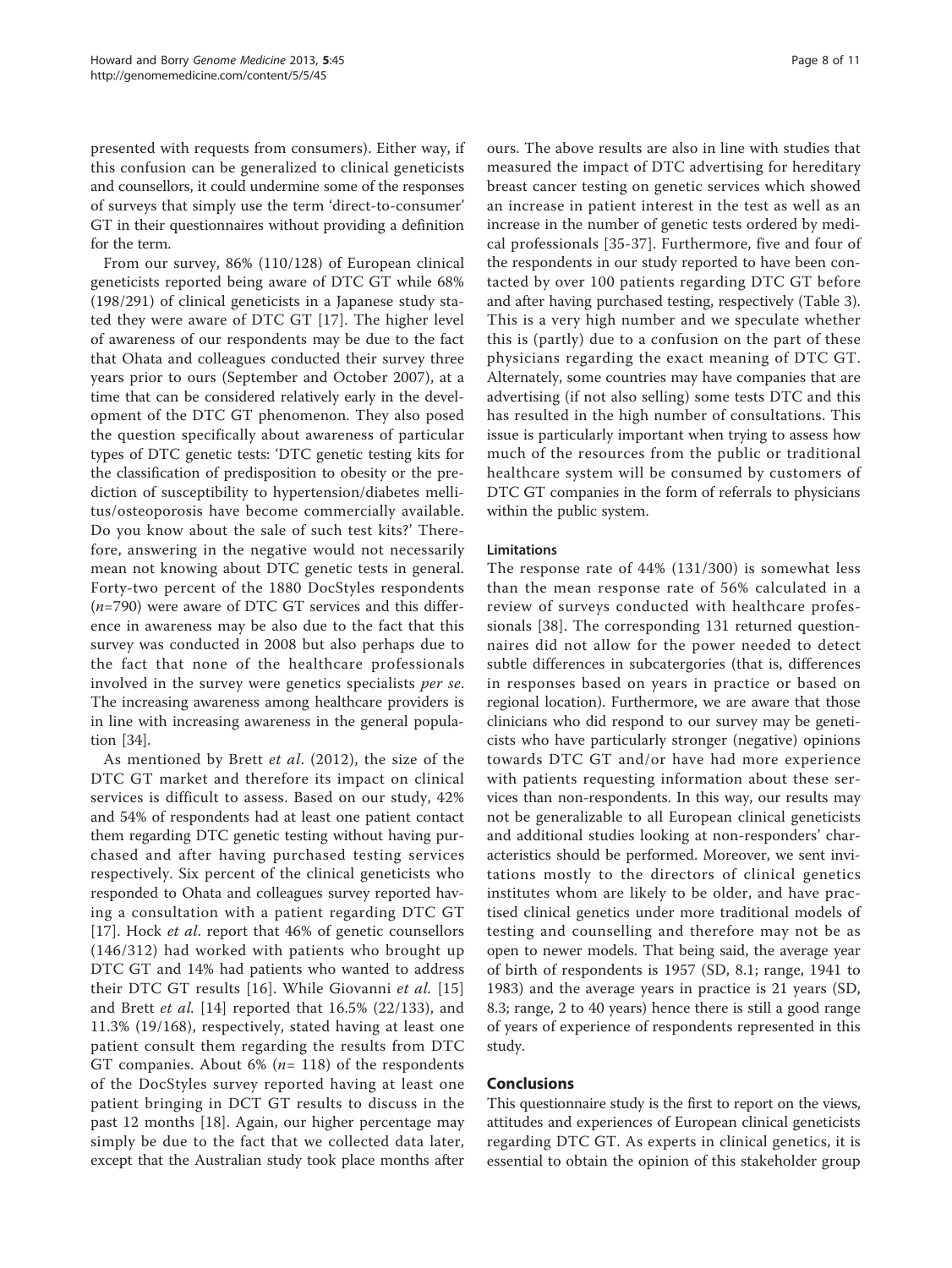and include these views in the ongoing discussion about DTC GT services.

A pertinent question is how such empirical research can contribute to policy making around DTC GT. This question is inherently related to other more fundamental questions: What role should be attributed to empirical research in bioethical debates? How do empirical research findings implicitly embody certain norms and values? In what way can results from empirical work help resolve ethical dilemmas [[39\]](#page-10-0)? The classical distinction between empirical and normative approaches, however, has been challenged and more dynamic interactions between both approaches have been fostered. Majority opinions do not necessarily lead to ethical normative conclusions. This would consist of a logical fallacy. However, quantitative surveys such as ours, play a role in understanding the extent to which the phenomenon of DTC is present in the current practice of clinical geneticists; it helps us understand the experiences and views of experts who, on a daily basis, deal with patients with heritable disorders and their families; it helps us understand the motivations, reasons and argumentations that support their views. This supports the view that normative and descriptive approaches complement each other: 'Good studies in normative ethics will be grounded in good empirical data. Good descriptive studies will be shaped by ethical theory, providing a framework in which the data will be interpreted. Ethical reflection is enhanced when these two types of investigation are undertaken in an interdisciplinary and cooperative fashion' [[40](#page-10-0)].

Based on the results of our questionnaire study, a few concrete points may be particularly relevant for policy makers. Firstly, the results show that a number of clinical geneticists in Europe have already been confronted with patients who have undergone a DTC genetic test. Although this study was not designed to measure the impact of DTC GT on the healthcare system, our results show that a downstream impact on the healthcare system may be expected. Considering that most DTC genetic tests currently provided lack of clinical utility, this potential cascade effect should be kept in mind by policy makers as it could lead healthcare professionals to devote more time and energy to clinical activities that are not medical priorities. This supports the plea for more regulatory control over the quality of the genetic tests presently being offered to consumers. As stated by the European Society of Human Genetics statement on DTC GT for health purposes, 'In order to prevent premature translation of genomic services into the market or clinical practice, a regulatory oversight will be required. Oversight will be important to synthesize available evidence on the clinical validity and utility of emerging genetic tests and to identify current gaps in knowledge, as well as the studies and measures needed

to resolve them' [[41\]](#page-10-0). Similar statements for more regulatory control (in general) have also been advanced by various governmental and professional organizations [[42](#page-10-0),[43](#page-10-0)]. In a previous study [[44\]](#page-10-0), we described how different European countries have developed diverging regulatory approaches to genetic testing for health purposes which apply to DTC genetic tests. Various countries (such as France, Portugal or Switzerland) have stipulated in their legislations that genetic tests can only be carried out by a medical doctor after the provision of sufficient information concerning the nature, meaning and consequences of a genetic test and after the consent of the person concerned. France has introduced a penalization of users in relation to DTC GT [\[45](#page-10-0)]. In the Netherlands, to be offered DTC, some genetic tests need a permit from the Minister of Health before they can be offered to the public [[46](#page-10-0)]. Moreover, other countries may have a regulatory framework that could apply to DTC GT, but the interpretation and eventual application of that framework may not be clear. In that regard, it is not surprising that many stakeholders may consider the regulatory framework insufficient in their countries and ask for increased regulatory

Furthermore, it is important to emphasize that based on our results of the experiences of clinical geneticists with patients who have purchased DTC GT services, it is clear that various consumers want their genomic test results to be interpreted and explained by healthcare professionals. Moreover, ordering a genetic test outside of the traditional healthcare system does not appear to be considered an impediment for consumers to return to their physicians (within the traditional healthcare system) with these results. Most of the clinical geneticists who responded were willing to counsel such patients based on their medical duty. Further effort, time and funding should, therefore, be placed specifically on studying the potential downstream impact of DTC GT on the healthcare system.

control.

Second, clinical geneticists are not eager to replace face-to-face consultation with a telephone consultation. Only in very specific situations (for example, if they know the patient well; if the patient lives far away; or if the telephone conversation would encourage a face-toface consultation) would they be willing to consider this. Moreover, most respondents considered it totally unacceptable to provide medical supervision that is not faceto-face in situations such as a presymptomatic test for a condition with a very high penetrance or a predictive test for a condition that has a 'medium' penetrance of 50% to 60%. These results are relevant in the elaboration of best practice guidelines for telecounselling and genetic counselling. They raise questions regarding which type of circumstances allow for the highest quality of genetic counselling.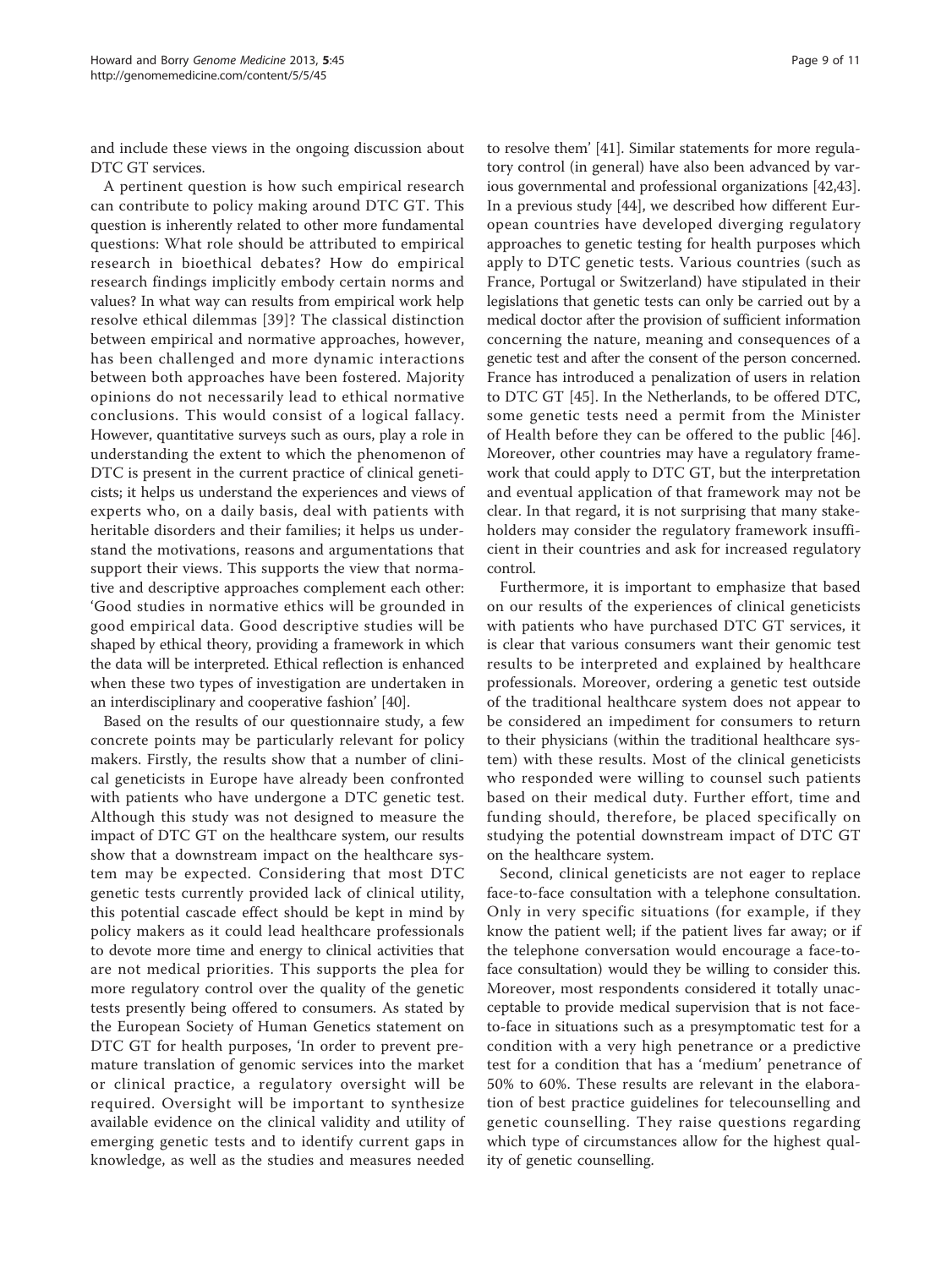<span id="page-9-0"></span>Third, most clinicial geneticists mentioned the need for genetic counselling before and/or after GT. These results highlight concerns these professionals have with regard to the provision of genetic tests without adequate medical supervision and appropriate information provision. As mentioned above, these views should be taken into account when formulating best practices and guidelines for information provision. As it stands, there appears to be a double standard between what is expected from clinicians who offer GT in the traditional clinical setting versus what is accepted of DTC companies. It is important that stakeholders in genetics and genomics, including researchers, physicians, consumers, patients and policy makers, address these differences in standards to avoid confusion and potential erosion of standards meant to assure that patients obtain adequate and ethical GT services. When addressing this issue, it will be important to keep clinicians' views and preferences in mind as well as conduct further research to obtain the views and preferences of other stakeholders such as consumers, patients and hospital administrators

#### List of abbreviations

DTC: direct-to-consumer; GT: genetic testing

#### Authors' contributions

HCH and PB both conceived and designed the study and wrote the manuscript. PB was responsible for administering the survey and data acquisition. HCH was responsible for data analysis. All authors read and approved the final manuscript.

#### Competing interests

The authors declare that they have no competing interests.

#### Acknowledgements

The authors would like to thank all the clinical geneticists who took part in this survey. HCH is funded by the European Commission Marie Curie career development initiative. The authors thank Dr. Jane Miller and the reviewers for their helpful comments on the text.

#### Author details

<sup>1</sup>INSERM, UMR 1027, Epidemiology and Public Health, Faculté de médecine Purpan, Université Paul Sabatier, 37 allées Jules Guesde, 31000, Toulouse, France. <sup>2</sup>Department of Public Health and Primary Care, KU Leuven, Kapucijnenvoer 35 Box 7001, 3000 Leuven, Belgium.

#### Received: 15 November 2012 Revised: 26 April 2013 Accepted: 22 May 2013 Published: 22 May 2013

#### References

- 1. Howard HC, Borry P: [Is there a doctor in the house?: The presence of](http://www.ncbi.nlm.nih.gov/pubmed/22109907?dopt=Abstract) [physicians in the direct-to-consumer genetic testing context.](http://www.ncbi.nlm.nih.gov/pubmed/22109907?dopt=Abstract) J Community Genet 2012, 3:105-112.
- 2. Evans JP, Green RC: [Direct to consumer genetic testing: Avoiding a](http://www.ncbi.nlm.nih.gov/pubmed/19606051?dopt=Abstract) [culture war.](http://www.ncbi.nlm.nih.gov/pubmed/19606051?dopt=Abstract) Genet Med 2009, 11:568-569.
- Spencer DH, Lockwood C, Topol E, Evans JP, Green RC, Mansfield E, Tezak Z: [Direct-to-consumer genetic testing: reliable or risky.](http://www.ncbi.nlm.nih.gov/pubmed/21885623?dopt=Abstract) Clin Chem 2011, 57:1641-1644.
- 4. Wallace H: Most gene test sales are misleading. Nat Biotech 2008, 26:1221.
- McGuire A, Diaz CM, Wang T, Hilsenbeck S: Social Networkers' Attitudes Toward Direct-to-Consumer Personal Genome Testing. Am J Bioethics 2009, 9:3-10.
- 6. Bloss CS, Ornowski L, Silver E, Cargill M, Vanier V, Schork NJ, Topol EJ: [Consumer perceptions of direct-to-consumer personalized genomic risk](http://www.ncbi.nlm.nih.gov/pubmed/20717041?dopt=Abstract) [assessments.](http://www.ncbi.nlm.nih.gov/pubmed/20717041?dopt=Abstract) Genet Med 2010, 12:556-566.
- 7. Wilde A, Meiser B, Mitchell PB, Schofield PR: [Public interest in predictive](http://www.ncbi.nlm.nih.gov/pubmed/19690586?dopt=Abstract) [genetic testing, including direct-to-consumer testing, for susceptibility](http://www.ncbi.nlm.nih.gov/pubmed/19690586?dopt=Abstract) [to major depression: preliminary findings.](http://www.ncbi.nlm.nih.gov/pubmed/19690586?dopt=Abstract) Eur J Hum Genet 2010, 18:47-51.
- 8. Kaufman D, Murphy Bollinger J, Devaney S, Scott J: Direct from consumers: A survey of 1,048 customers of three direct-to-consumer personal genomic testing companies about motivations, attitudes, and responses to testing 2013 [\[http://www.mendeley.com/catalog/direct-consumers-survey-1-048-customers](http://�www.mendeley.com/catalog/direct-consumers-survey-1-048-customers-three-direct-consumer-personal-genomic-testing-companies-abo/#)[three-direct-consumer-personal-genomic-testing-companies-abo/#\]](http://�www.mendeley.com/catalog/direct-consumers-survey-1-048-customers-three-direct-consumer-personal-genomic-testing-companies-abo/#).
- 9. McGowan ML, Fishman JR, Lambrix MA: [Personal Genomics and individual](http://www.ncbi.nlm.nih.gov/pubmed/21076647?dopt=Abstract) [identities: motivations and moral imperatives of early users.](http://www.ncbi.nlm.nih.gov/pubmed/21076647?dopt=Abstract) New Genet Soc 2010, 29:261-290.
- 10. Su Y, Howard HC, Borry P: Users' [motivations to purchase direct-to](http://www.ncbi.nlm.nih.gov/pubmed/22109820?dopt=Abstract)[consumer genome-wide testing: an exploratory study of personal](http://www.ncbi.nlm.nih.gov/pubmed/22109820?dopt=Abstract) [stories.](http://www.ncbi.nlm.nih.gov/pubmed/22109820?dopt=Abstract) J Community Genet 2011, 2:135-146.
- 11. Cherkas LF, Harris JM, Levinson E, Spector TD, Prainsack B: [A survey of UK](http://www.ncbi.nlm.nih.gov/pubmed/20976053?dopt=Abstract) [public interest in internet-based personal genome testing.](http://www.ncbi.nlm.nih.gov/pubmed/20976053?dopt=Abstract) PLoS One 2010, 5:e13473.
- 12. Mai Y, Koromila T, Sagia A, Cooper DN, Vlachopoulos G, Lagoumintzis G, Kollia P, Poulas K, Stathakopoulos V, Patrinos GP: A critical view of the general public's awareness and physicians' opinion of the trends and potential pitfalls of genetic testing in Greece. Personalized Medicine 2011, 8:551-561.
- 13. Goldsmith L, Jackson L, O'Connor A, Skirton H: [Direct-to-consumer](http://www.ncbi.nlm.nih.gov/pubmed/23322235?dopt=Abstract) [genomic testing from the perspective of the health professional: a](http://www.ncbi.nlm.nih.gov/pubmed/23322235?dopt=Abstract) [systematic review of the literature.](http://www.ncbi.nlm.nih.gov/pubmed/23322235?dopt=Abstract) J Community Genet 2013, 4:169-180.
- 14. Brett GR, Metcalfe SA, Amor DJ, Halliday JL: [An exploration of genetic](http://www.ncbi.nlm.nih.gov/pubmed/22317975?dopt=Abstract) health professionals' [experience with direct-to-consumer genetic testing](http://www.ncbi.nlm.nih.gov/pubmed/22317975?dopt=Abstract) [in their clinical practice.](http://www.ncbi.nlm.nih.gov/pubmed/22317975?dopt=Abstract) Eur J Hum Genet 2012, 20:825-830.
- 15. Giovanni MA, Fickie MR, Lehmann LS, Green RC, Meckley LM, Veenstra D, Murray MF: [Health-care referrals from direct-to-consumer genetic testing.](http://www.ncbi.nlm.nih.gov/pubmed/20979566?dopt=Abstract) Genet Test Mol Biomarkers 2010, 14:817-819.
- 16. Hock KT, Christensen KD, Yashar BM, Roberts JS, Gollust SE, Uhlmann WR: [Direct-to-consumer genetic testing: an assessment of genetic](http://www.ncbi.nlm.nih.gov/pubmed/21233722?dopt=Abstract) counselors' [knowledge and beliefs.](http://www.ncbi.nlm.nih.gov/pubmed/21233722?dopt=Abstract) Genet Med 2011, 13:325-332.
- 17. Ohata T, Tsuchiya A, Watanabe M, Sumida T, Takada F: [Physicians](http://www.ncbi.nlm.nih.gov/pubmed/19300458?dopt=Abstract)' opinion for 'new' [genetic testing in Japan.](http://www.ncbi.nlm.nih.gov/pubmed/19300458?dopt=Abstract) J Hum Genet 2009, 54:203-208.
- 18. Kolor K, Liu TB, St Pierre J, Khoury MJ: [Health care provider and consumer](http://www.ncbi.nlm.nih.gov/pubmed/19680046?dopt=Abstract) [awareness, perceptions, and use of direct-to-consumer personal](http://www.ncbi.nlm.nih.gov/pubmed/19680046?dopt=Abstract) [genomic tests, United States, 2008.](http://www.ncbi.nlm.nih.gov/pubmed/19680046?dopt=Abstract) Genet Med 2009, 11:595.
- 19. Powell KP, Hasegawa L, McWalter K: [Expanding roles: a survey of public](http://www.ncbi.nlm.nih.gov/pubmed/20700635?dopt=Abstract) [health genetic counselors.](http://www.ncbi.nlm.nih.gov/pubmed/20700635?dopt=Abstract) J Genet Couns 2010, 19:593-605.
- 20. Powell KP, Cogswell WA, Christianson CA, Dave G, Verma A, Eubanks S, Henrich VC: Primary care physicians' [awareness, experience and opinions](http://www.ncbi.nlm.nih.gov/pubmed/22207396?dopt=Abstract) [of direct-to-consumer genetic testing.](http://www.ncbi.nlm.nih.gov/pubmed/22207396?dopt=Abstract) J Genet Couns 2011, 21:1-14.
- 21. Bernhardt BA, Zayac C, Gordon ES, Wawak L, Pyeritz RE, Gollust SE: Incorporating direct-to-consumer genomic information into patient care: attitudes and experiences of primary care physicians. Personalized Medicine 2012, 9:683-692.
- 22. Haga SB, Carrig MM, OΓÇÖDaniel JM, Orlando LA, Killeya-Jones LA, Ginsburg GS, Cho A: [Genomic risk profiling: attitudes and use in personal](http://www.ncbi.nlm.nih.gov/pubmed/21311998?dopt=Abstract) [and clinical care of primary care physicians who offer risk profiling.](http://www.ncbi.nlm.nih.gov/pubmed/21311998?dopt=Abstract) J Gen Intern Med 2011, 26:834-840.
- 23. Wicklund CA, O'Neil SM, Hayes MG, Kaushik PM: The attitudes and opinions of genetic researchers and clinicians towards the regulation of direct-toconsumer genetic testing. Conference American Society of Human Genetics - International Society of Human Genetics, Montreal, Canada; 2011 [\[http://www.](http://www.ichg2011.org/cgi-bin/showdetail.pl?absno = 20131) [ichg2011.org/cgi-bin/showdetail.pl?absno = 20131\]](http://www.ichg2011.org/cgi-bin/showdetail.pl?absno = 20131).
- 24. Howard HC, Borry P: To ban or not to ban? Clinical geneticists' views on the regulation of direct-to-consumer genetic testing. EMBO Rep 2012, 13:939.
- 25. Borry P, Goffin T, Nys H, Dierickx K: [Attitudes regarding carrier testing in](http://www.ncbi.nlm.nih.gov/pubmed/17712355?dopt=Abstract) [incompetent children. A survey of European clinical geneticists.](http://www.ncbi.nlm.nih.gov/pubmed/17712355?dopt=Abstract) Eur J Hum Genet 2007, 15:1211-1217.
- 26. Borry P: [Minors and informed consent in carrier testing. A survey of](http://www.ncbi.nlm.nih.gov/pubmed/18448719?dopt=Abstract) [European clinical geneticists.](http://www.ncbi.nlm.nih.gov/pubmed/18448719?dopt=Abstract) J Med Ethics 2008, 34:370-374.